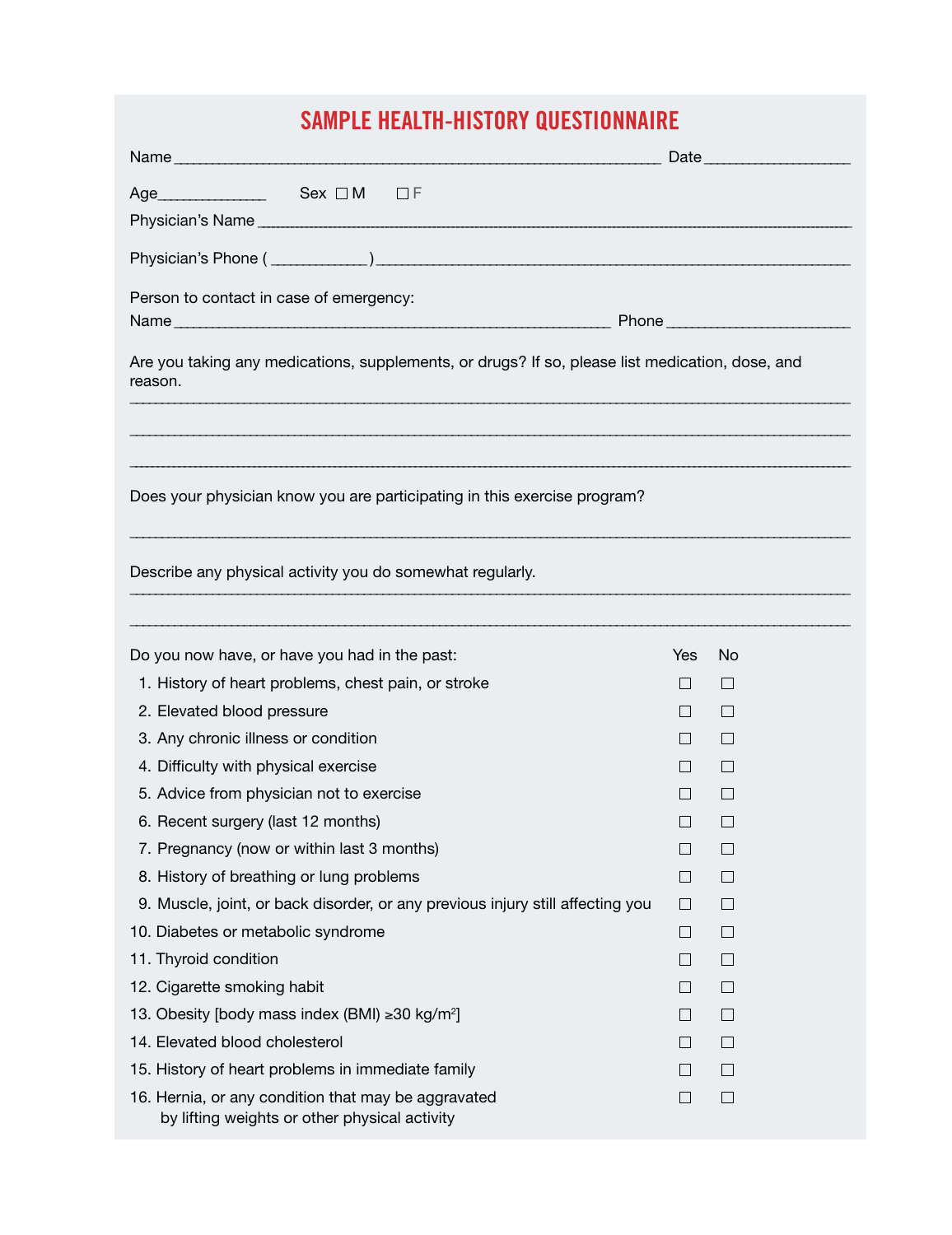## **Exercise History and Attitude Questionnaire**

| General Instructions: Please fill out this form as completely as possible. If you have any<br>questions, DO NOT GUESS.                                                                                      |                                |   |                |                   |            |  |  |  |
|-------------------------------------------------------------------------------------------------------------------------------------------------------------------------------------------------------------|--------------------------------|---|----------------|-------------------|------------|--|--|--|
| 1. Please rate your exercise level on a scale of 1 to 5 (5 indicating very strenuous) for<br>each age range through your present age:<br>$15-20$ 21-30 31-40 41-50 51+                                      |                                |   |                |                   |            |  |  |  |
| 2. Were you a high school and/or college athlete?                                                                                                                                                           |                                |   |                |                   |            |  |  |  |
| 3. Do you have any negative feelings toward, or have you had any bad experience<br>with, physical-activity programs?<br>$\Box$ Yes                                                                          |                                |   |                |                   |            |  |  |  |
| 4. Do you have any negative feelings toward, or have you had any bad experience<br>with, fitness testing and evaluation?<br>$\Box$ Yes                                                                      |                                |   |                |                   |            |  |  |  |
| 5. Rate yourself on a scale of 1 to 5 (1 indicating the lowest value and 5 the highest).<br>Circle the number that best applies.<br>Characterize your present athletic ability.<br>1<br>$\overline{2}$<br>3 |                                |   |                |                   |            |  |  |  |
|                                                                                                                                                                                                             |                                |   | 4              | 5                 |            |  |  |  |
| When you exercise, how important is competition?<br>1                                                                                                                                                       | $\overline{c}$                 | 3 | 4              | 5                 |            |  |  |  |
| Characterize your present cardiovascular capacity.                                                                                                                                                          |                                |   |                |                   |            |  |  |  |
| 1.                                                                                                                                                                                                          | $\overline{2}$                 | 3 | $\overline{4}$ | 5                 |            |  |  |  |
| Characterize your present muscular capacity.                                                                                                                                                                |                                |   |                |                   |            |  |  |  |
| 1.                                                                                                                                                                                                          | $2 \left( \frac{1}{2} \right)$ | 3 | 4              | 5                 |            |  |  |  |
| Characterize your present flexibility capacity.<br>1                                                                                                                                                        | $\overline{2}$                 | 3 | 4              | 5                 |            |  |  |  |
| 6. Do you start exercise programs but then find yourself unable to stick with them?<br>$\Box$ Yes<br>$\Box$ No                                                                                              |                                |   |                |                   |            |  |  |  |
| 7. How much time are you willing to devote to an exercise program?<br>minutes/day ________days/week                                                                                                         |                                |   |                |                   |            |  |  |  |
| 8. Are you currently involved in regular endurance (cardiovascular) exercise?<br>$\Box$ No<br>$\Box$ Yes<br>minutes/day                                                                                     | days/week                      |   |                |                   |            |  |  |  |
| Rate your perception of the exertion of your exercise program<br>(circle the number):                                                                                                                       |                                |   |                |                   |            |  |  |  |
| (1) Light                                                                                                                                                                                                   | (2) Fairly light               |   |                | (3) Somewhat hard | $(4)$ Hard |  |  |  |